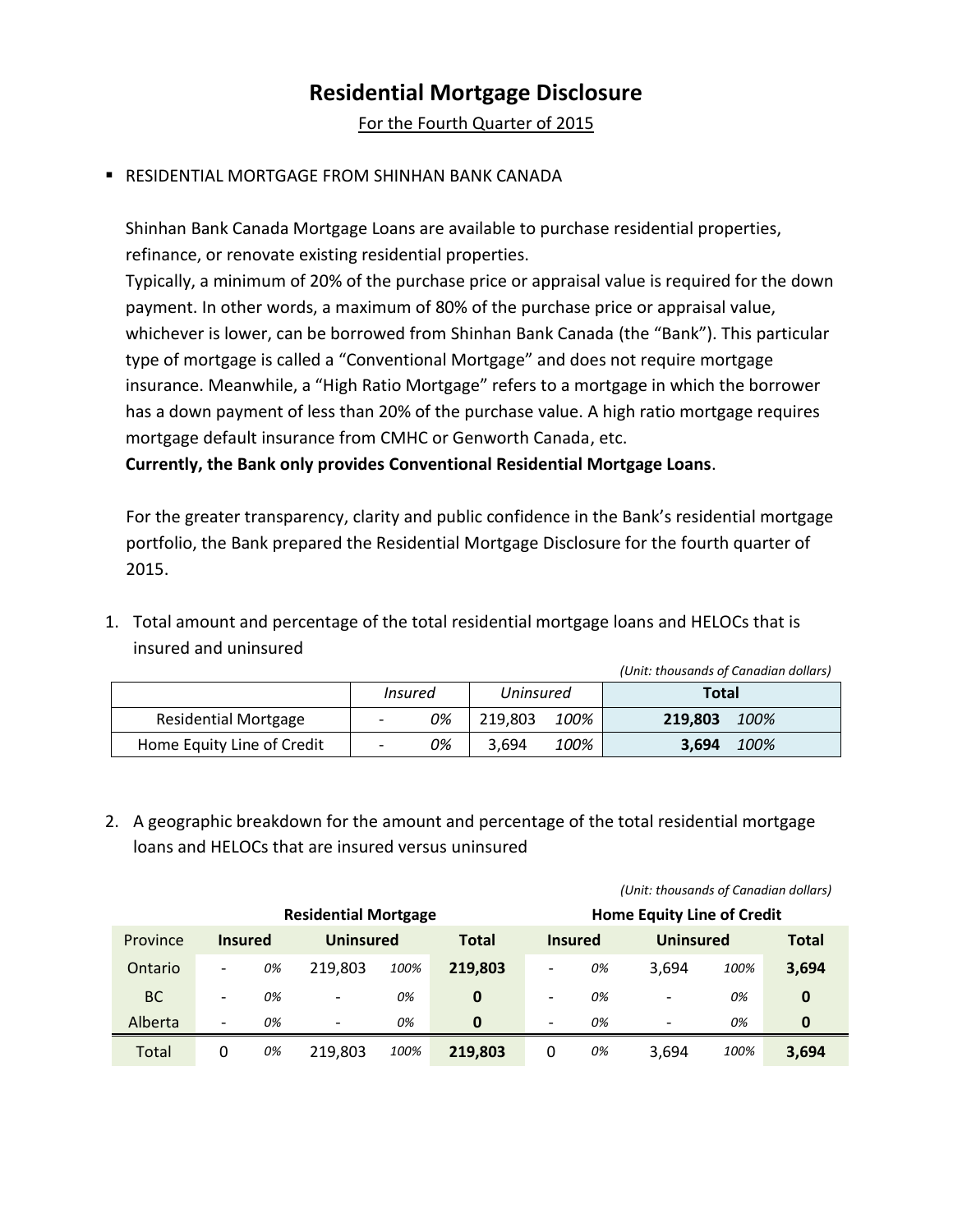3. The percentage of residential mortgages that fall within various amortization period ranges

| Amortization<br>Period        | $1 - 19$ Years           | 20 - 24 Years            | 25 -30 Years             | More than<br>30 Years    | <b>Total</b>             |
|-------------------------------|--------------------------|--------------------------|--------------------------|--------------------------|--------------------------|
| Canada                        | 1.28%                    | 17.84%                   | 80.88%                   | 0%                       | 100.00%                  |
| Other<br><b>Jurisdictions</b> | $\overline{\phantom{a}}$ | $\overline{\phantom{a}}$ | $\overline{\phantom{a}}$ | $\overline{\phantom{0}}$ | $\overline{\phantom{0}}$ |

Remaining Amortization as at December 31, 2015

4. Average Loan-to-Value (LTV) ratio for the newly originated Residential Mortgage Loans and HELOCs (4<sup>th</sup> Quarter of 2015)

|             |                             | romas. moasunus of cunuulun dolluis)        |  |  |
|-------------|-----------------------------|---------------------------------------------|--|--|
| Loan Type   | <b>Residential Mortgage</b> | Home Equity Line of Credit                  |  |  |
| Amount      | 19,225                      | 292                                         |  |  |
| Average LTV | 61.7%                       | HELOC portion: 11.6%<br>(Combined *: 56.0%) |  |  |

*(Units: thousands of Canadian dollars)*

\* Combined: Residential mortgage loans on the same property are included in LTV calculations.

5. A Geographical Break Down of the Average LTV ratio for the newly originated Residential Mortgage Loans and HELOCs (4<sup>th</sup> Quarter of 2015)